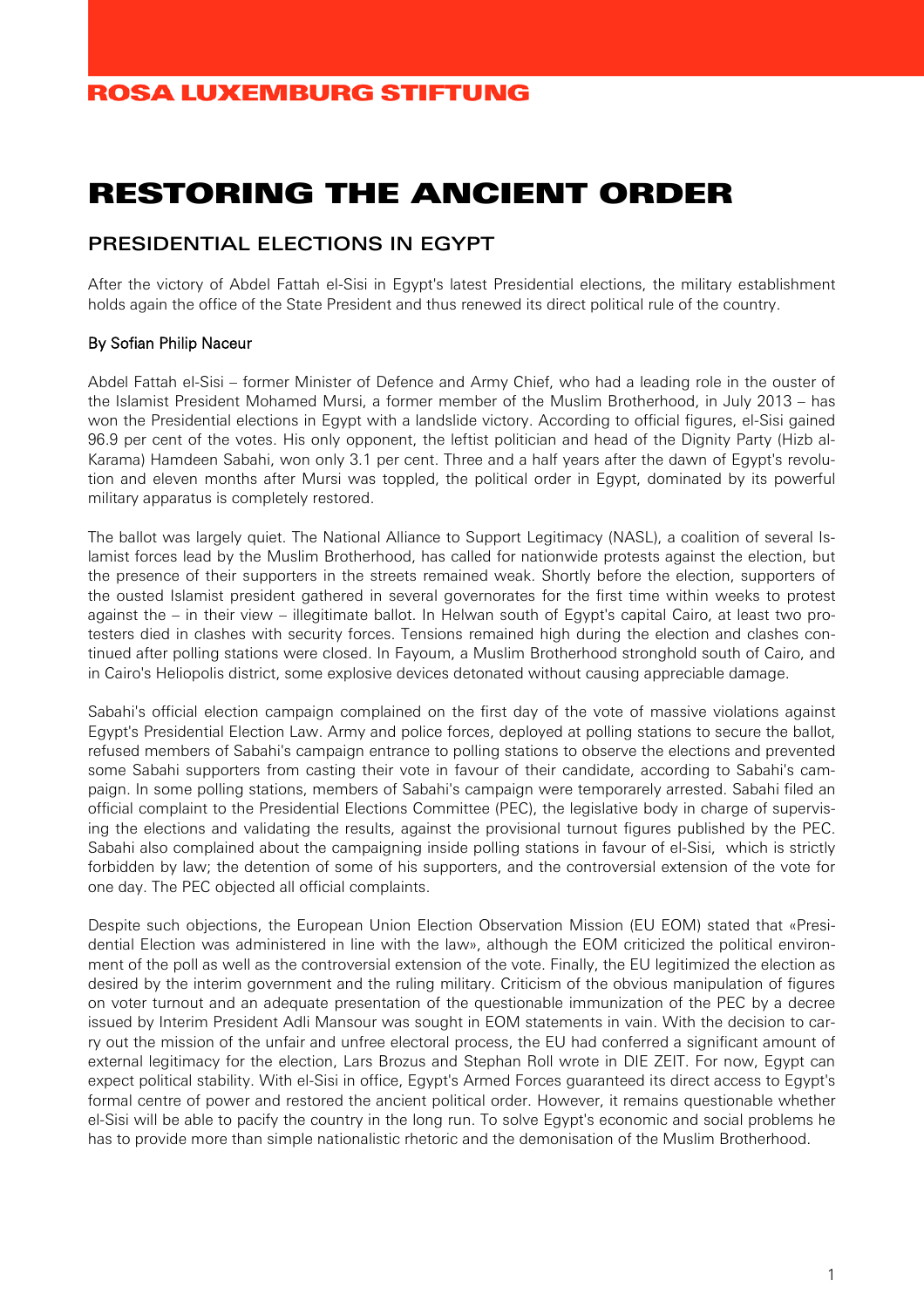# OFFICIAL FIGURES ABOUT THE VOTER TURNOUT CONTESTED

Approximately 54 million eligible voters were called to elect a new head of state – but the turnout remained humble. The interim government, Egypt's state-controlled press as well as most of the private media outlets in the country campaigned for a high turnout. However, many voters stayed absent in a race the results of which were already known in advance. For many who voted in favour of el-Sisi, the decision to vote for him was primarily a call for stability. Therefore, a high approval for el-Sisi was widely expected even before the polls.

The government left no stone unturned to encourage the people to vote. Finally, due to the virtually predetermined outcome, the turnout is the most important indicator of legitimacy for the new president. At short notice, the PEC announced an extension of opening hours for polling stations nationwide; declared the second day of the ballot a national holiday, and extended the vote for a third day. Elections were originally scheduled for 26 and 27 May In addition, the interim government announced that the PEC will impose a fine of 50 Euro on those who do not vote. The final turnout achieved 47.5 per cent, according to official figures, but the number is likely to be rigged. Sabahi doubted the figures quoted by the PEC. People only queued in the early morning of the first electoral day. The turnout decreased significantly during that day. Alternative figures about the turnout say it did not exceed 7.5 or 28 per cent. In contrast, the first round of the presidential elections in 2012 had an official turnout of 46 per cent, while 51 per cent went to the polls in the run-off won by Mursi.

# LEGAL FRAMEWORK AND POLITICAL CONTEXT OF THE ELECTION

With the elected Head of State Abdel Fattah el-Sisi, Egypt's military has a partially democratically legitimized representative in the State Presidents office in its favour for the first time since the ouster of Egypt's former President Hosni Mubarak in 2011. His successor, Hussein Tantawi, wasn't democratically legitimized as Interim President Mansour wasn't. However, el-Sisi's election is legally controversial. The legal basis for Egypt's latest presidential election is the new constitution approved in a referendum on 18 January as well as the presidential decree issued by Mansour on 8 July 2013, which contains a roadmap for the transitional period. Nevertheless, Egypt's new constitution has not democratically evolved. The Constitutional Assembly, the legislative body instructed with drafting the constitution, was not elected, but appointed by Mansour. Moreover, he was appointed himself as interim head of state on 3 July 2013 by el-Sisi, the then acting leader of the Supreme Council of the Armed Forces (SCAF). The SCAF is the highest board of Egypt's Armed Forces and considered to be a powerful shadow government. Moreover, Mansour never ran for elections.

Although the constitution was approved in the referendum with a landslide acceptance of 98%, the political environment before and during the ballot lacked of any democratic background. At the time of the referendum, Egypt's domestic political stage was considered to be highly unsettled. After Mursi's ouster and the appointment of Mansour as Egypt's Interim President, the country saw solid nationwide protests by the Muslim Brotherhood and its supporters lasting for months; the bloody dispersal of the two protest camps organised by the Brotherhood in Cairo's Nasr City district and in Giza, followed by a state of emergency. After the interim government pronounced the state of emergency, Egypt's Ministry of Interior and the Ministry of Defence launched a massive crackdown against the Brotherhood, which was soon extended towards secular opposition forces. According to unofficial figures, arround 41000 people were arrested since then. In the midst of this crackdown and that highly tense political environment, Mansour appointed the Constitutional Assembly. State institutions and Egypt's private media launched a massive campaign in favour of the draft constitution, including a systematic demonisation of the Brotherhood linked to the counter-terrorism-campaign lead by the Ministry of Interior. The Brotherhood was henceforth equated with radical Islamist groups, although there is no evidence for the involvement of the Brotherhood in terrorist attacks in Egypt.

After the approval of Egypt's new constitution, Mansour issued a presidential decree in March 2014, which stipulated the legal framework for the upcoming presidential election. Shortly after, he issued a highly controversial second decree that immunized all decisions made by the PEC. The contested immunisation of the PEC caused severe criticism, but the decree remained in force unchanged. The 6 of April Movement was the only political force in Egypt that called for a boycott of the presidential election for constitutional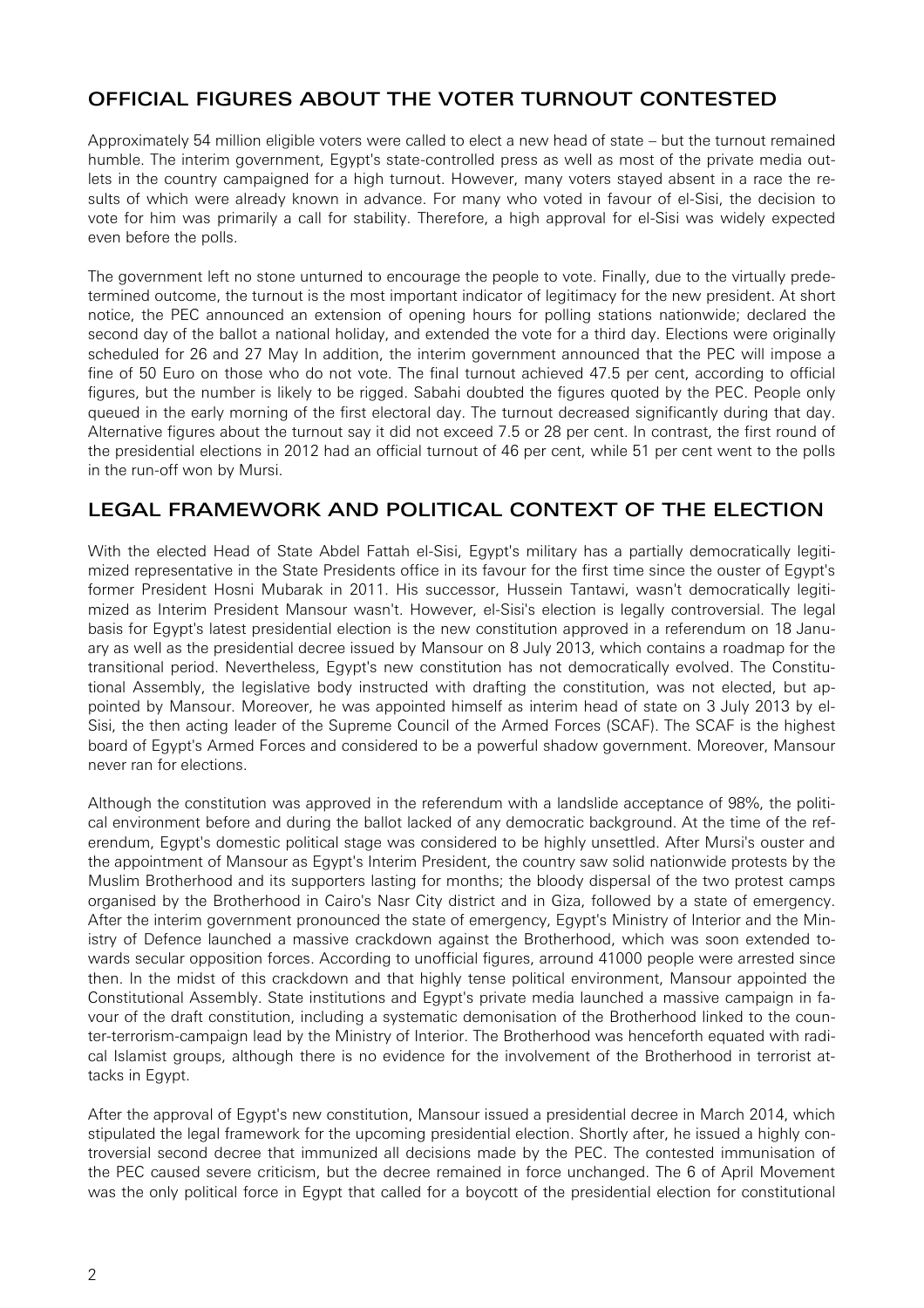reasons. Leading members of the movement emphasized that Mansour's latest decree violates article 97 of the newly approved constitution that stipulates that «it is forbidden to grant any act or administrative decision immunity from judicial oversight». According to the 6 of April Movement, the most recent presidential election is therefore unconstitutional.

# CONTROVERSIAL PERFORMANCE OF THE EU ELECTION OBSER-VATION MISSION

The EOM was the first official observer mission in Egypt conducted by the EU. However, the EOM almost failed due to Cairo airport security's refusal to release technical equipment imported by the EOM into the country. The EOM announced it will transform the observer mission into an election assessment team with a different scope of work. One day later, the blocked equipment was released by Cairo airport security's and EU-chief observer Mario David notified that the EOM could still take place as planned nationwide after the EU had recently declared the time frame for a full-fledged mission was too brief. A plausible explanation for this sudden change of mind was not provided by the EOM.

The question about the purpose the EU attaches to its official observer mission remains as well. Ahead of the polls, the EOM declared that it will not interfere in the election and will not legitimise an electoral process nor validate any election results. However, a first statement by the EOM after the ballot indicates that in fact the EU wanted to grant some legitimacy to el-Sisi's election as the country's new president, because the EOM consequently ignored numerous irregularities during the election as well as contentious decisions of the PEC. The EU has previously used observer missions to legitimise controversial ballots elsewhere. «The invitation of Egyptian authorities to the EU to conduct a major election mission, could have been guided by fears of a weak turnout in the face of the lack of popular support for el-Sisi. For Egypt's regime, the more important is the external legitimacy given by the EU. It may compensate the lacking internal legitimacy», said Brozus and Roll in ZEIT Online.

In contrast to the questionable statements of the EU EOM about Egypt's most recent presidential election, the US-based human rights organisation Democracy International (DI) published a more credible report about the preliminary election results. DI described the political environment as "repressive" and explicitly criticized the extension of the vote as well as the controversial protest law and the one-sided and biased media coverage in favour el-Sisi. Likewise, the Carter Center observed the election and criticized the tense political climate and called for an inclusive political process.

# BOYCOTT CAMPAIGNS REMAINED QUITE

While many opposition forces from the liberal and leftist current have joined Sabahi's campaign, the NASL and the Strong Egypt Party (Misr al-Qaweya), lead by the Muslim Brotherhood dissenter Abdel Moneim Abu Fotouh, who ran in the presidential elections in 2012, decided to boycott the latest polls. He described the ballot a "farce", while the banned liberal 6 of April Movement remained Egypt's single political force who boycotted the election for constitutional reasons. In a statement, the group described the polls as a theatrical play for the coronation of Sisi, who has already been ruling the country de facto. The Democratic Front, a splinter group of the 6 of April Movement, «announced that it would take no official decision on the presidential elections and would let its members decide whether to vote for Sabbahi or boycott.» Quite recently, 6 of April and the Democratic Front were banned in a controversial court case due to their alleged involvement in «acts that tarnish Egypt's image as well as espionage.» Both groups as well as the Revolutionary Socialists and other secular political fractions joined forces in a campaign, which brings together political forces who may hold differing opinions on whether to take part in the presidential election, but who all reject el-Sisi as the president and believe he represents Egypt's counter-revolution.

# «DEMOCRACY IN THE MIDDLE EAST» – ABDEL FATTAH EL-SISI

considered to be the candidate of the military apparatus, but what are his political objectives? His official election campaign as well as his policy paper »Democracy in the Middle East" are more than enlightening for an assessment of its political orientation. As he was the head of the country's military intelligence, el-Sisi was a leading member of the Egyptian Armed Forces even before the revolution 2011. As the new head of state, he is likely to preserve the influence of the army on the political sphere in Egypt. He was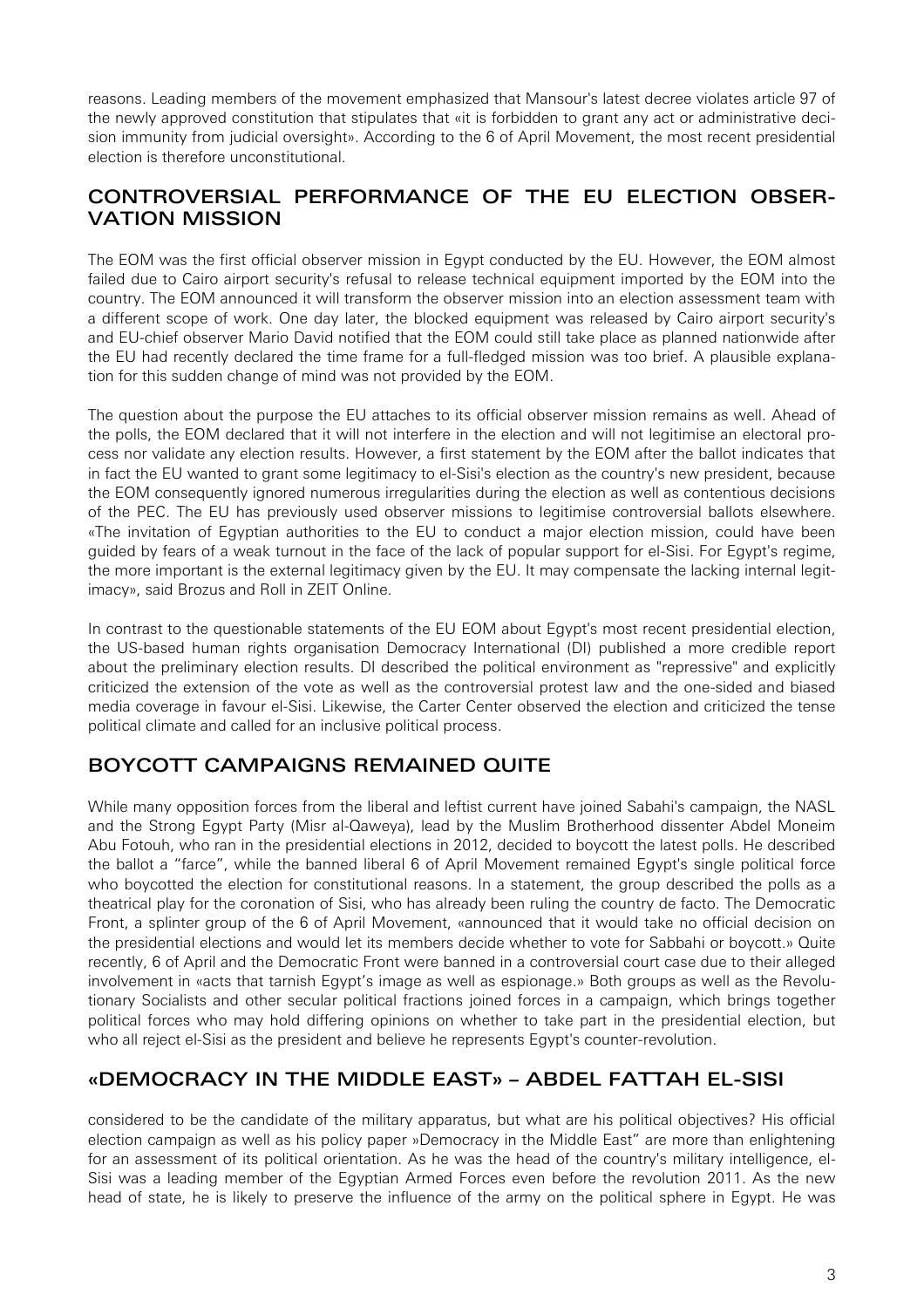appointed as Minister of Defence and head of SCAF on 12 August by the then acting President Mursi. El-Sisi is considered to be conservative and religious, a fact, which might have influenced Mursi's decision to appoint him as the youngest SCAF member and finally install him on its top position. From Mursi's perspective, the appointment of a conservative candidate with alleged Islamist tendencies to these posts appeared to be the best choice for him at that time. However, Egypt's military is well known for its sharp opposition towards the Brotherhood. Obviously, el-Sisi was no exception as his policy paper »Democracy in the Middle East", written at the US Army College in Pennsylvania in 2006, indicates.

The essay deals with challenges and risks of a democratic form of government in the Middle East, which el-Sisi basically rejects for now. Fragments and leitmotifs pointed out in this paper, appeared in el-Sisi's election campaign several times, which means that the content of this paper is to be taken seriously. In his opinion, the huge natural gas and oil reserves in the Middle East, the Arab-Israeli conflict and the strategic importance of the Suez Canal are key factors for world superpowers to maintain a keen focus on the area and their attempts to influence and dominate the region. For el-Sisi, this might slow down the emergence of democracy. All these issues »need to be resolved before democracy can be more fully accepted by the people." Based on this assumption, el-Sisi warns to implement democratic reforms to early. Middle Eastern country's should »move towards democracy in a logical, steady and controlled manner" and this might need more time, el-Sisi writes. His view about the threat posed by emerging powers for the political sphere in the region is enlightening, since he is obviously referring to the Muslim Brotherhood in Egypt and other Islamist movements in the region. Furthermore, he writes: »Many of the nation's police and military forces are loyal to the ruling party. If a democracy evolves with different constituencies, there is no guaranty that the police and military forces will align with the emerging ruling parties. In essence, the security forces of a nation need to develop a culture that demonstrates commitment to a nation rather than a ruling party.» Finally, this scenario took place in Egypt since December 2012, when the country's army used the evolving mass protests against Mursi and the Brotherhood and refused instructions by their Islamist government. Egypt's Armed forces gradually prepared and pushed towards Mursi's ouster.

#### THE REGIME CANDIDATE ABDEL FATTAH EL-SISI AND HIS POLITI-CAL PROGRAM

Fragments of this paper appeared again in el-Sisi's election campaign. According to el-Sisi, Egypt's society is not able to adopt democratic principles for now. Two weeks ahead of the election, el-Sisi said Egypt would need at least 20 to 25 years or even more to achieve democracy. Furthermore, el-Sisi refused to clarify his political program multiple times during his campaign. He could not share his platform, citing »national security" concerns, an opinion which illustrates el-Sisi dubious understanding of democracy. Moreover, he indicates a lack of commitment towards political transparency and human rights principles. In his first TV-interview in early May, he defended the controversial protest law approved in November 2013 and made clear that »irresponsible protesting" can bring down the country even without violence. On his official election campaign website, he emphasized that the army would not be involved in politics if he would become Egypt's next president. In contrast to that, he said later that month, that he would not like to discuss the army's military or political matters in public because this might be extremely dangerous.

As a matter of course, el-Sisi promised in his campaign reforms, investment programs for the educational system and the economy as well as a strict austerity program to stabilize the fiscal situation of Egypt's struggling economy. However, his ideas for financing these investment programs are adventurous. The financial resources for the implementation thereof are to be covered with remittances of expatriate Egyptian citizen, foreign direct investments and donations from friendly countries like Saudi Arabia. El-Sisi's suggestions to solve Egypt's obvious energy crisis: saving energy and using energy saving bulbs. However, the main pillar of his campaign was the war against terror and the demonisation of the banned Muslim Brotherhood. He re-echoed again and again that the country must defeat terrorism, a statement designated to blame the Brotherhood for terrorist attacks and political instability. El-Sisi said, the Brotherhood would cease to exist if he should win the election. Meanwhile, it is remarkable that el-Sisi neither campaigned in public nor hold public speeches, not even once. He campaigned only through the media and executed a virtual campaign.

Even ahead of the polls, el-Sisi was able to form a broad coalition of political forces in his favour. Beside the liberal Free Egyptians Party and other neoliberal parties, he was backed by the Salafist el-Nour Party.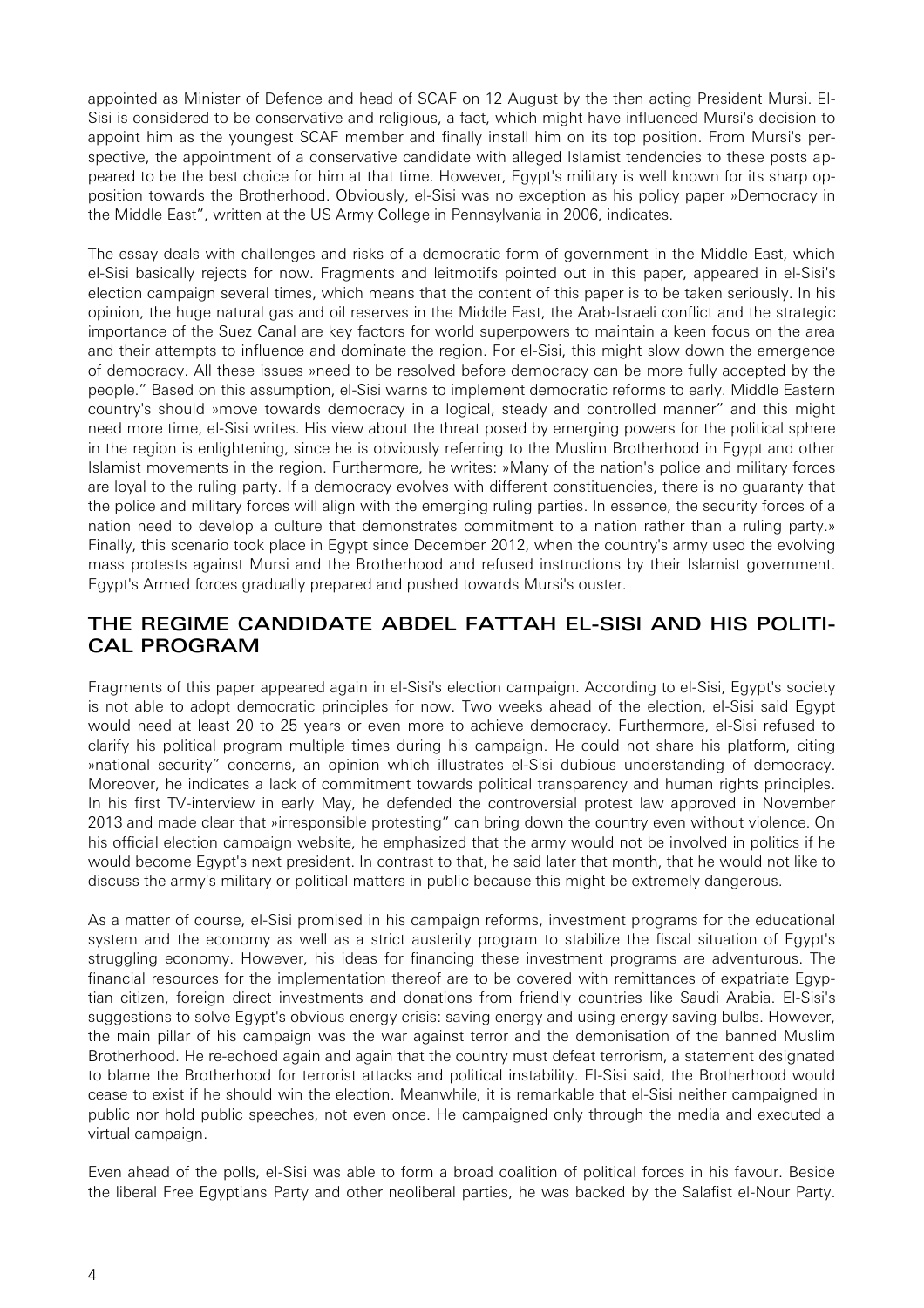Before Mursis ouster, the el-Nour party was his closest political ally but had changed alliance in favour of el-Sisi shortly before Mursis removal from office. The state-controlled Egyptian Trade Union Federation (ETUF) joined el-Sisi's campaign as expected, while the position of the Egyptian Federation of Independent Trade Unions (EFITU) and the Egyptian Democratic Labour Conference (EDLC) remained neutral.

El-Sisi's official election campaign invested at least 1.2 million Euros in its activities in favour of the former army chief, while Hamdeen Sabahi's budget for his nationwide campaign did not exceed 100,000 Euros. Due to the biased media coverage by Egypt's state-controlled press as well as most of the private media outlets in the country in favour of el-Sisi, the election campaign was deeply unfair. El-Sisi's image change during the election campaign was remarkable. »After 3 July 2013, posters of el-Sisi appeared everywhere in the country, he was omnipresent in public. On these pictures el-Sisi was presented as the strong leader. He was shown in military dress, with sun glasses, the view forward-looking to the side", said Sarah Wessel, PhD student at the Faculty of Political Science at Hamburg University and a long-time observer of the political environment in Egypt. »In his campaign, el-Sisi inverted this image. The military uniform was replaced by civilian clothes. On official election posters, he presented himself demonstrative friendly, smiling and facing the viewer. Thereby, he created a twofold fiction: thus of the strong leader, which is complemented by the image of the popular civilian president", Wessel added. El-Sisi was obliged to change his image. According to Egyptian law, serving members of the Armed Forces are not allowed to run for presidency. On 26 March, el-Sisi stepped down from his post as Minister of Defence and head of SCAF to fulfil the legal requirements for his presidential bid. In fact, this procedure was only symbolic. El-Sisi is expected to rule the country on behalf of Egypt's Armed Forces. Egypt's military will remain the most influential institution in the country.

#### HAMDEEN SABAHI – STRATEGIC OR HOPELESS COUNTER CANDI-DACY?

El-Sisi's hopeless rival candidate Hamdeen Sabahi was widely criticized for his participation in the recent election farce in Egypt, although, the popular leftist politician decided to do so. Sabahi already ran in the presidential elections in 2012 and missed the run-off scarcely. Since then, he became one of the most influential opposition figures in the country. While el-Sisi's election campaign only took place in the media, Sabahi sought contact to the people on the ground and led a nationwide popular campaign despite his slim financial resources. He called for civilian control of the army, criticized the repressive actions of the security apparatus against strikes and student protests, insisted on a reform of the Ministry of Interior, and called for a revision of the controversial protest law. With these popular demands, Sabahi gained support by numerous revolutionary and leftist political forces. Beside his own party, Sabahi was supported by the Constitution Party (Hizb el-Dostour), the Socialist Popular Alliance Party and others. El-Dostours spokesperson Khaled Daoud said, the massive media campaign in favour of el-Sisi had prevented many potential candidates from running in the election. It is therefore even more important to participate in the ballot and defy the regime candidate, he said. Mohamed Saleh, leading member of the Popular Socialist Alliance Party, emphasized that el-Sisi's victory was widely expected. However, the party campaigned in favour of Sabahi and participated in the controversial ballot, mainly because the substantial mobilisation of voters on the ground during Sabahi's campaign could be useful and considerably important in the near future, Saleh highlighted. One purpose of Sabahi's campaign was to create awareness on behalf of Sabahi's political program.

#### STATUS QUO IN EGYPT ENSURED – THE SCAF REMAINS THE COUNTRY'S MOST POWERFUL POLITICAL PLAYER

For now, el-Sisi's election as Egypt's new president is considered to be the last step of the counterrevolution. With the official inauguration of the former SCAF member, Egypt's military has again a partially democratically legitimized representative from its ranks in the presidential palace in Cairo for the first time since the ouster of Mubarak in 2011. As el-Sisi announced in his campaign, he will keep the controversial protest law in effect, denying Egypt's society the qualification to be ruled democratically, and will persist with arguable economic concepts. It is widely expected that Egypt's military will expand its political and economical influence in the country under el-Sisi's rule. After the status quo was questioned during the last three years, with el-Sisi in office, the military has stabilized the political order and can count on support by the EU. The rudimentary democratisation in Egypt after the dawn of its revolution in 2011, has been stalled